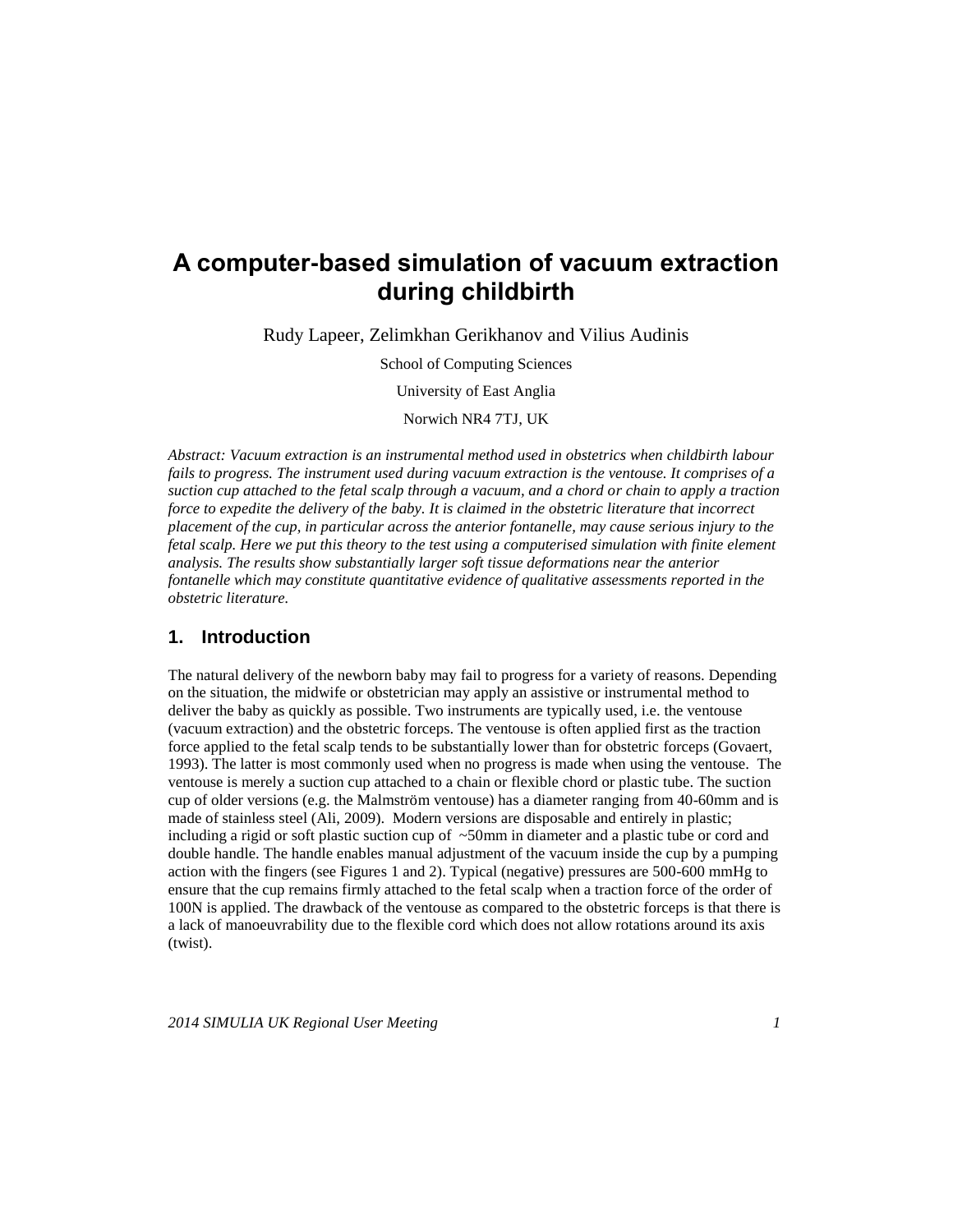

**Figure 1. The 'Clinical Innovations Kiwi' hard plastic cup ventouse.**



**Figure 2. The same ventouse as in Figure 1 as applied to a baby head model (ESP ZKK-240K). The latter experimental setup was used prior to FEA to assess the various forces acting on the fetal scalp as illustrated in Figure 4.**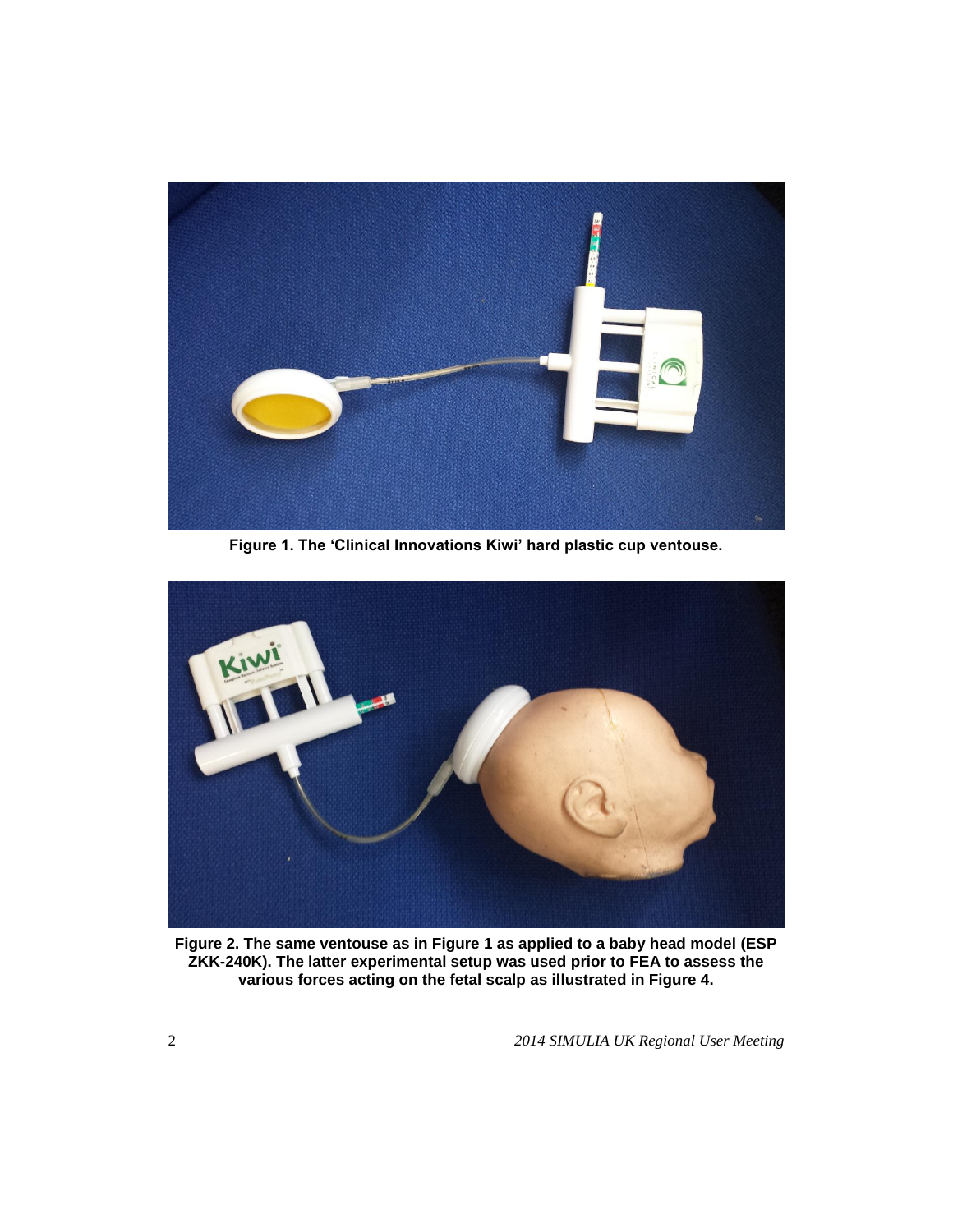The correct placement of the ventouse on the fetal scalp is absolutely crucial to avoid a range of potential injuries including haemorrhage at various layers of the fetal scalp. Ali et al. (Ali, 2009) point out that the correct placement should be in between the anterior and posterior fontanelle (see Figure 3). They also point out that extreme care should be taken not to place the vacuum cup across the large anterior fontanelle to minimize injury to the fetus and possibly to the soft tissues of the birth canal.

In this paper, we will investigate the effect of the placement of the suction cup on the deformation of the fetal scalp and more importantly, the anterior fontanelle, by computer-based simulation and finite element analysis (FEA) using the Abaqus software.



**Figure 3. The BirthEngine software showing in the top row the fetal skull model with cranial bones in blue colour (darker areas signify thicker bone) and fontanelles and sutures in green colour. The bottom row shows the correct placement (left) and incorrect placement (right) of the suction cup.**

# **2. Methodology**

#### **2.1 Mesh models for FEA**

We will employ implicit Finite Element Analysis (FEA) with non-linear geometry to assess the deformation of fetal skull bones and fontanelles when subjected to vacuum extraction using the ventouse. The first step to enable such an analysis is the creation of mesh models of the fetal cranial bones, the fontanelles and the suction cup. It should be noted that the skin, fascia, fat and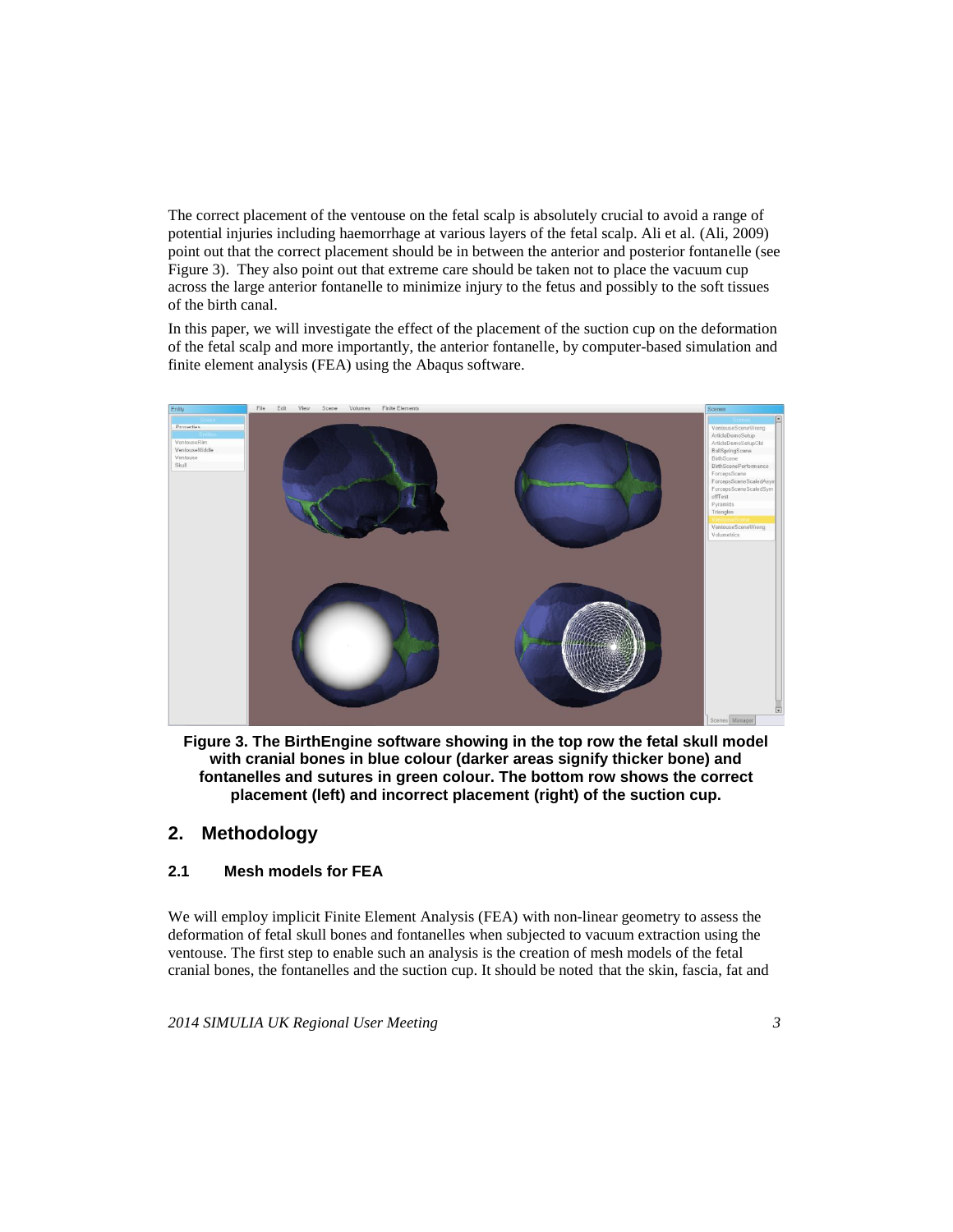muscle layers which lay atop the cranial bones, fontanelles and sutures, are currently omitted to reduce the complexity of the model. We will elaborate on this in Section 5. Figure 3 at the top shows the major bones (blue) and fontanelles and sutures (green) of the fetal skull. Unlike adult cranial bone, which is isotropic and consists of three layers, i.e. two thin compact bone layers on the outside and a larger spongy layer (called diploë) in the middle, fetal cranial bones are single layer shells with radially orthotropic properties. The thickness of the fetal cranial bones tend to be less than 1mm on average (McPherson, 1978) hence shell elements can be used in the FE model. The cranial bones are not ossified yet (meaning they are disjoint) and are kept together by thin sutures and fontanelles, both exhibiting hyperelastic properties similar to the dura mater (Bylski, 1986). They are also thin hence shell elements can be used. The surface geometry of the model was captured from laser scanning a replica model (ESP ZKK-268-R). Triangle dimensions are of the order of 1mm resulting in 63,917 first order shell elements. The suction cup was modelled in Blender [\(http://www.blender.org/\)](http://www.blender.org/) using pictures of the Clinical Innovations Kiwi ventouse (Figure 1) and consists of 2,736 triangles.

#### **2.2 Material properties**

- Fetal cranial bone: from McPherson (McPherson, 1978) radially orthotropic with elastic moduli  $E_t = 3.86$ GPa (tangential to the fibres) and  $E_r = 0.965$ GPa (radial/orthogonal to the fibres). The thickness varies continuously from the centre of each bone towards the periphery and is discretised in three consecutive sections of 0.89, 0.74 and 0.61 mm, respectively. Poisson's ratios are obtained from McElhaney et al. (McElhaney, 1970), i.e.  $v_{tr} = 0.22$  and Lapeer et al. (Lapeer, 2001), i.e.  $v_{rt} = 0.055$ .
- Fontanelles and sutures: currently, these are approximated by linear elastic properties of adult dura mater as reported by McElhaney (McElhaney, 1970):  $E = 31.5$ MPa and  $v =$ 0.45.
- Maxilla and skull base: exhibit similar material properties to adult cranial bone, i.e.  $E =$ 4.46GPa and  $v = 0.21$  (McElhaney, 1970).

#### **2.3 Ventouse to head collision**

The collision between the suction cup edge and the skull model is determined in our custom-built BirthEngine software (Figure 3). A multi-stage collision detection algorithm uses axis aligned bounding boxes (AABB's) to create an initial bounding box octree subdivision. The AABB's are then converted to oriented bounding boxes (OBB's) when collision detection is checked between the suction cup and skull models. When colliding OBB's of both models have reached a level in the octree where the number of triangles they contain is equal to a predefined threshold (typically low) then collision detection is further refined to triangle-to-triangle checks between each of the two models. The collision detection algorithm outputs the skull triangles colliding with the suction cup edge. An additional algorithm finds the skull triangles comprising the inner area of the suction cup which are required in the load model discussed next.

# **2.4 Model loading and boundary conditions**

A two step process is needed to model the interaction of the ventouse with the head: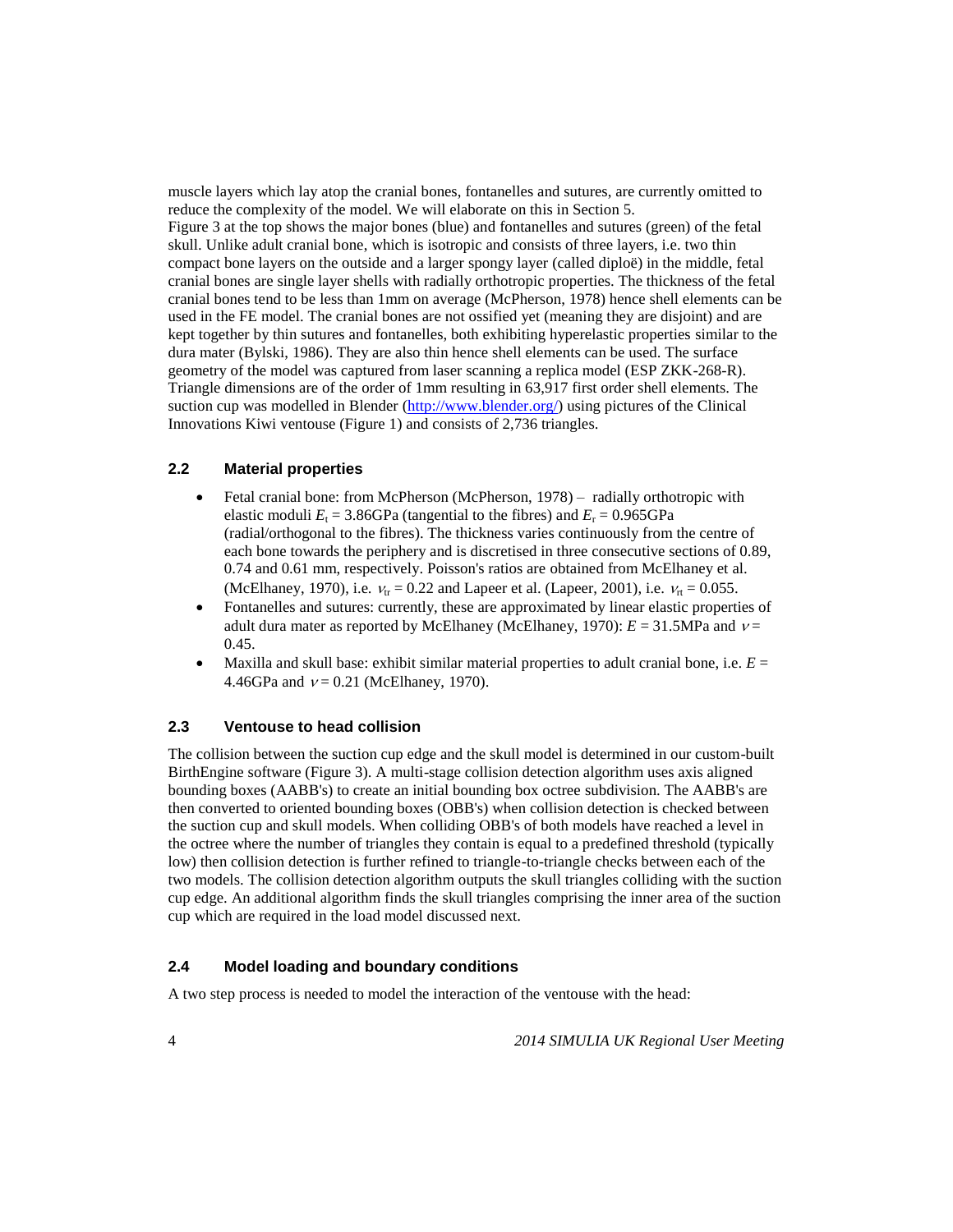- 1. Static process: The pressure inside the suction cup is decreased to create a vacuum. This results in a (negative) pressure, *p*, on the area inside the cup and a positive contact pressure at the edge of the cup. Figure 4 shows the latter as distributed forces around the edge,  $F_p$ , which are aligned opposite to the normals of the skull triangles in contact with the cup edge. It should be noted that the edge area is given by  $\pi/4 (d_0^2 - d_i^2) = 4.12 \text{cm}^2$ with  $d_0 = 55$ mm and  $d_1 = 50$ mm. The negative pressure, p, is operative on the triangles comprising the inner area of the cup with diameter  $d_i$ . These two are in equilibrium however, the edge pressure will depress the underlying triangles, whereas the negative pressure inside the cup will lift the underlying triangles. The vacuum pressure was set to 500 mmHg as reported by Ali et al. (Ali, 2009) which corresponds to  $p = 66.7 \text{kPa}$ .
- 2. Quasi-static process: Here the operator pulls the fetal head through the handle and chord attached to the suction cup. Since this process progresses very slowly (low velocity) it can be considered as static. The maximum allowable traction force is 131N (considering the vacuum pressure is 66.7 kPa and the area is 19.6 cm<sup>2</sup>). A force exceeding this would pull the suction cup from the scalp. Typical forces applied to a ventouse are around 100N which is what we adopted in the model for  $F<sub>T</sub>$  and is well below the maximum allowable force.



**Figure 4. Left: Stage 1: The edge of the suction cup is pressed against the fetal scalp due to the vacuum pressure p. Stage 2: A traction force**  $F<sub>T</sub>$  **is applied to the fetal scalp. Right: The suction cup with the inner diameter,** *d***<sup>i</sup> , designating the area where the vacuum pressure is active, and the outer diameter,** *d***o.**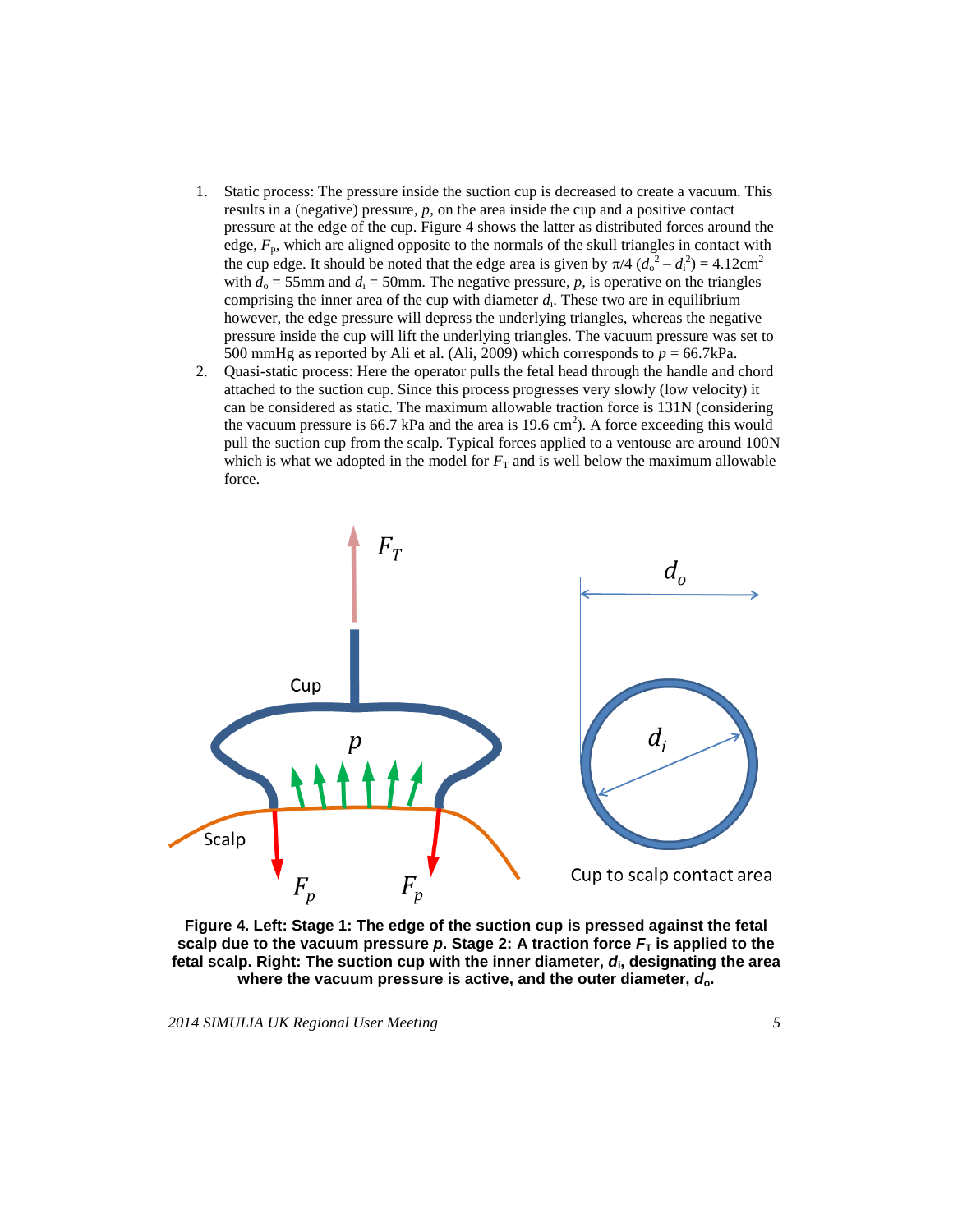Finally, the boundary conditions are set by three encastred nodes on the skull base to prohibit rigid body translation and rotation in the coronal and transverse planes. Since we assume that the head does not rotate around the fulcrum, three additional nodes in the facial area are encastred as well to prohibit rotation in the sagittal plane.

# **3. Experiments and Results**

The previous sections outlined all the necessary steps to run a FEA.

Next, we ran a two-step static analysis using the Abaqus Standard finite element software with the non-linear geometry option to assess the deformations of the fetal skull bones, sutures and fontanelles near the position of the suction cup. Two scenarios were assessed: correct placement and incorrect placement i.e. on top of the anterior fontanelle. A second experiment takes the phenomenon of moulding into account. The baby's head is deformed during the first stage of labour due to the contact pressure of the uterine cervix (Lapeer01, 2001), (Pu, 2011). Since the vacuum extraction process starts at the end of the second stage, the head will be already moulded prior to the application of the ventouse. In summary, four analyses were run: correct cup placement on an unmoulded skull, incorrect placement on an unmoulded skull, correct placement on a moulded skull and incorrect placement on a moulded skull. Figures 5-12 show the results. Table 1 shows the deformations and rotations for each analysis.

#### **Table 1. Columns 2-5: values of absolute maximum deformations in x (U1), y (U2) and z (U3) respectively and the overall maximum deformation magnitude U in mm. Columns 6-9: values of absolute maximum rotations about x (UR1), y (UR2) and z (UR3) and the overall maximum rotation magnitude UR in radians.**

|                                                   | U <sub>1</sub> | U <sub>2</sub> | U <sub>3</sub> | U    | UR <sub>1</sub> | UR <sub>2</sub> | UR <sub>3</sub> | <b>UR</b> |
|---------------------------------------------------|----------------|----------------|----------------|------|-----------------|-----------------|-----------------|-----------|
| <b>Correct</b><br>placement<br><b>Unmoulded</b>   | 1.74           | 3.00           | 1.30           | 3.15 | 0.29            | 0.25            | 0.25            | 0.35      |
| <b>Incorrect</b><br>placement<br><b>Unmoulded</b> | 2.86           | 6.73           | 2.03           | 7.01 | 0.49            | 0.38            | 0.58            | 0.69      |
| <b>Correct</b><br>placement<br><b>Moulded</b>     | 2.79           | 4.46           | 1.83           | 4.50 | 0.43            | 0.45            | 0.45            | 0.58      |
| <b>Incorrect</b><br>placement<br><b>Moulded</b>   | 4.87           | 8.77           | 2.72           | 9.13 | 0.58            | 0.57            | 0.71            | 0.84      |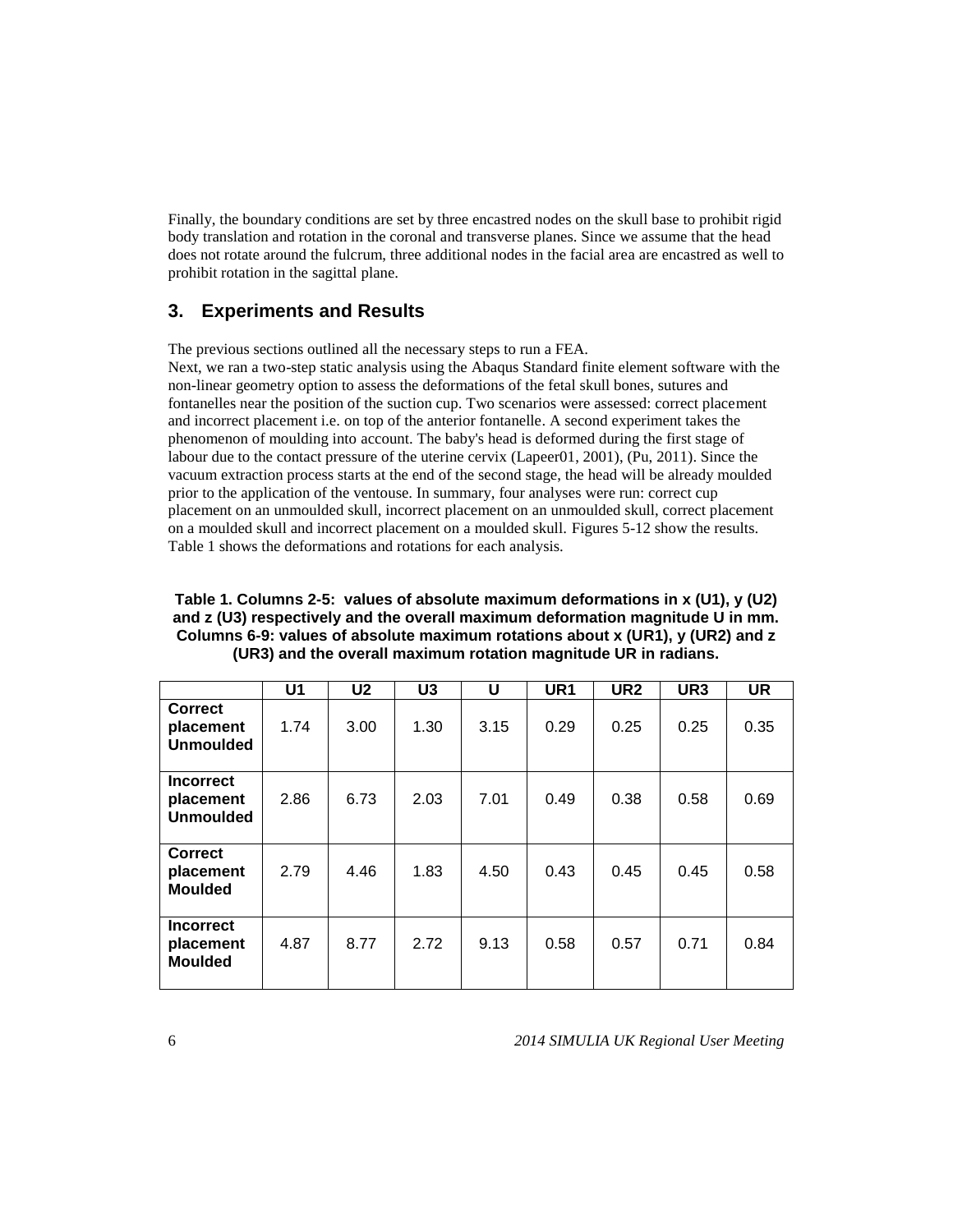

**Figure 5. Deformation magnitude (m) for unmoulded skull - correct cup placement.**



**Figure 6. Deformation magnitude (m) for unmoulded skull - incorrect cup placement.**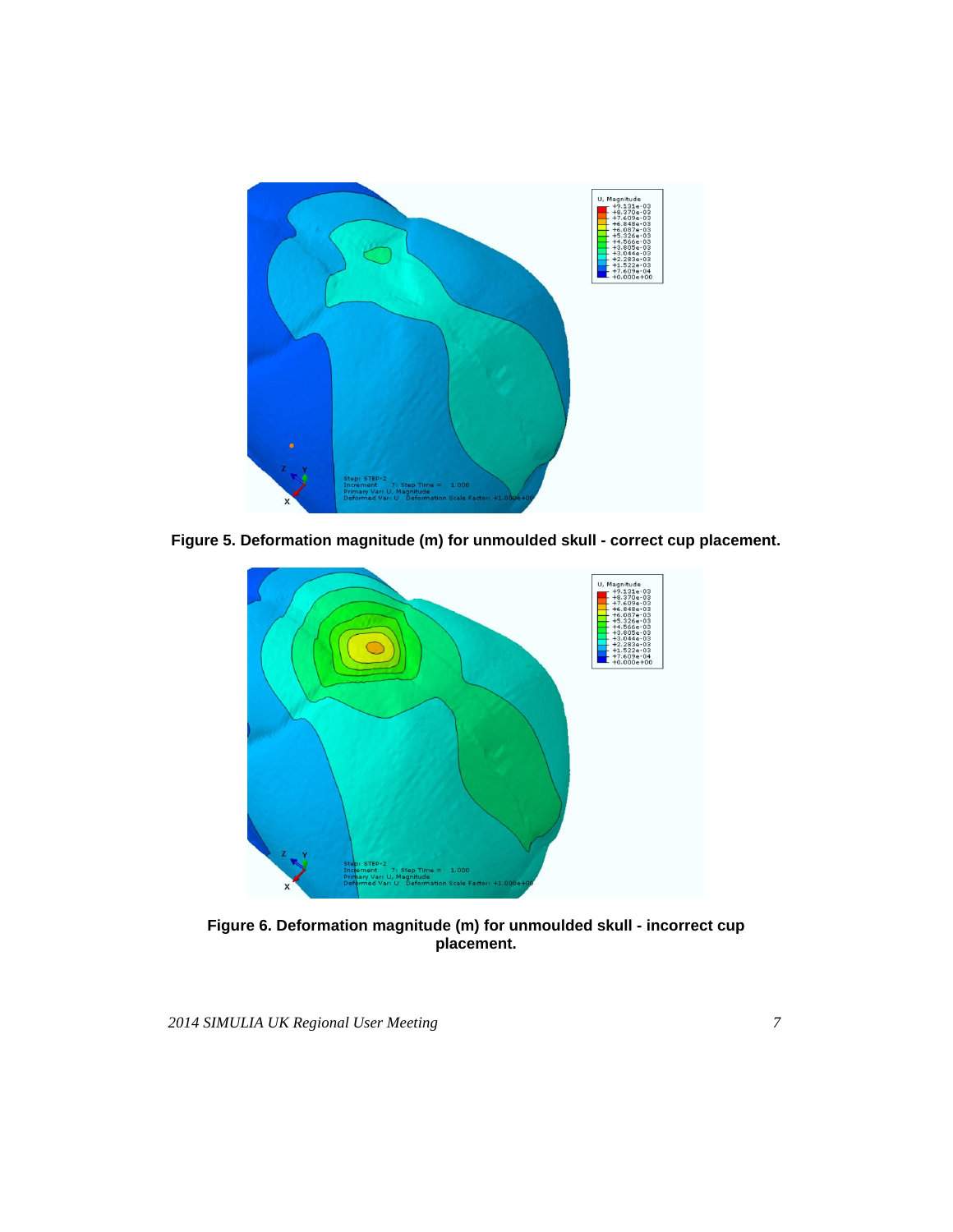

**Figure 7. Deformation magnitude (m) for moulded skull - correct cup placement.**



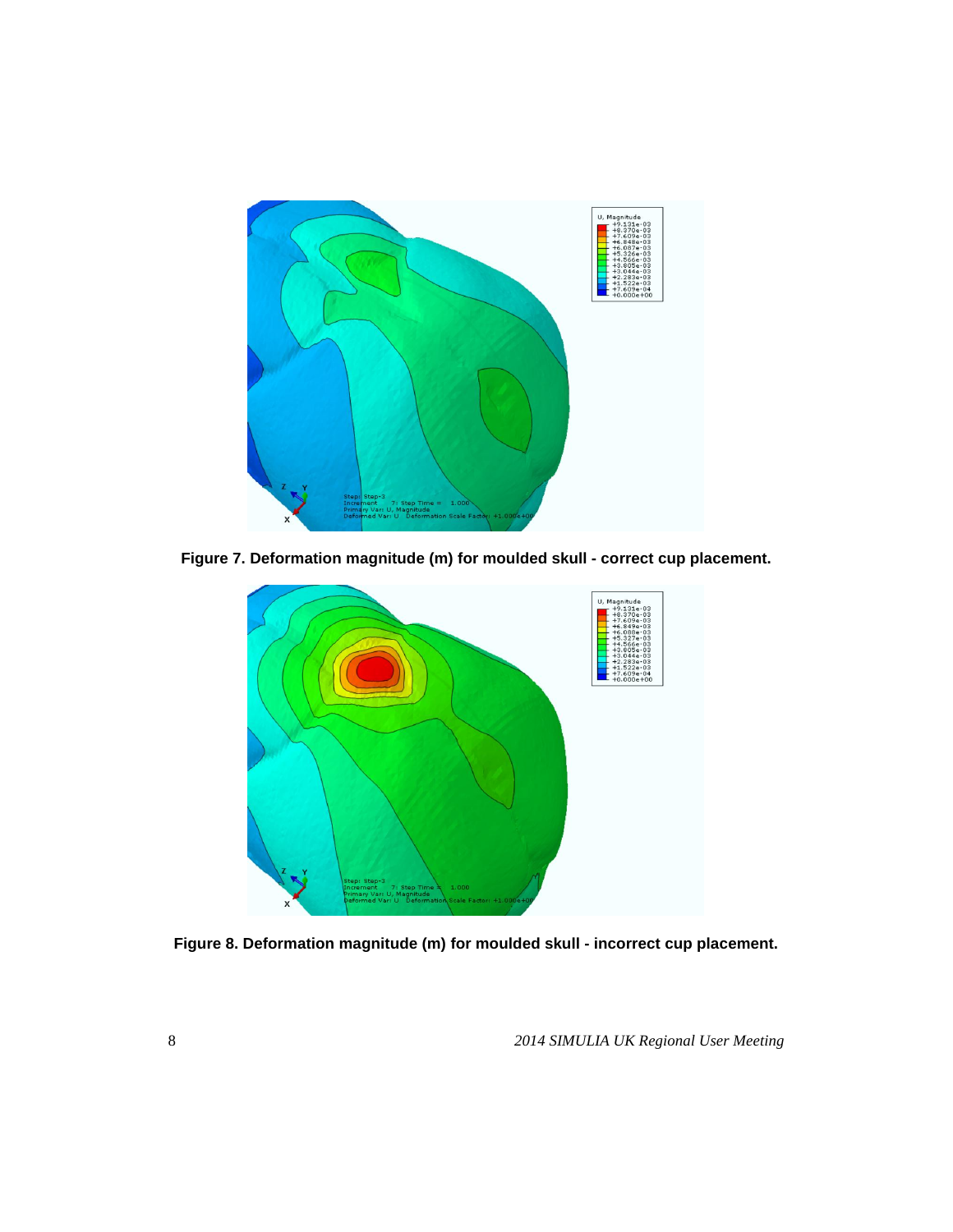

**Figure 9. Rotational magnitude (rad) for unmoulded skull - correct cup placement.**



**Figure 10. Rotational magnitude (rad) for unmoulded skull - incorrect cup placement.**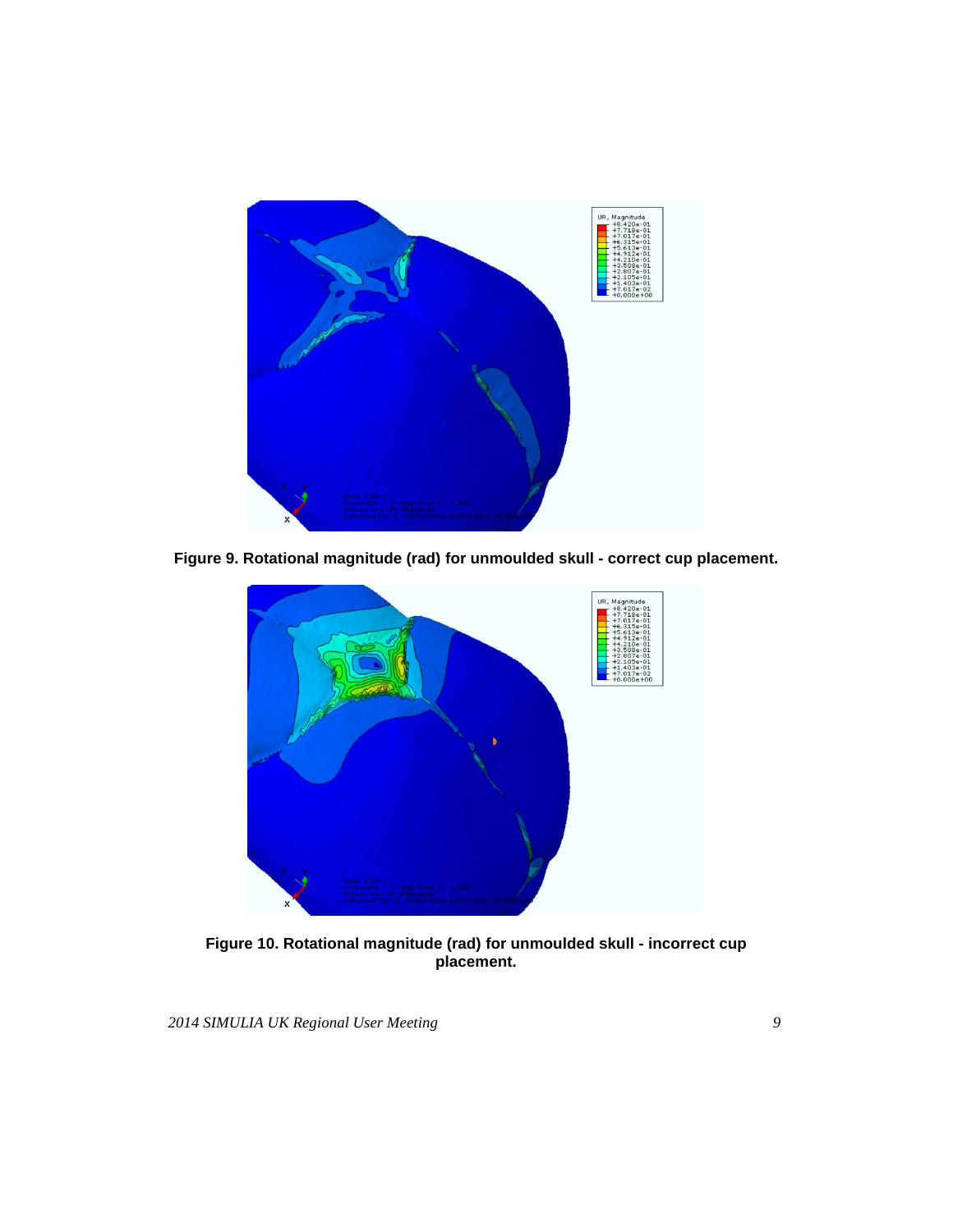

**Figure 11. Rotational magnitude (rad) for moulded skull - correct cup placement.**



**Figure 12. Rotational magnitude (rad) for moulded skull - incorrect cup placement.**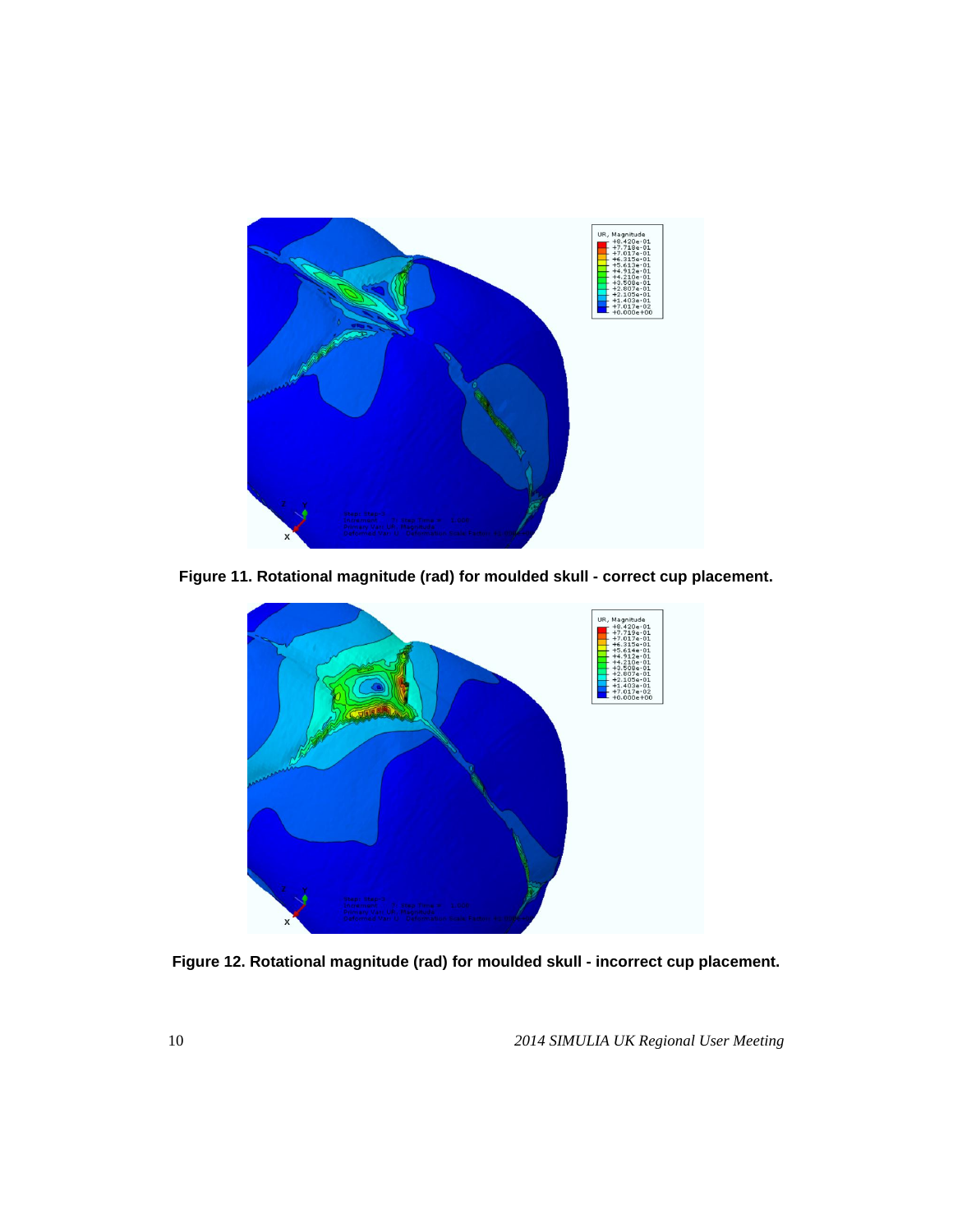#### **4. Discussion**

It should be noted that the y-axis is up or normal to the transverse plane; the x-axis is normal to the sagittal plane and the z-axis is normal to the coronal plane. The maximum values for both deformations and rotations are reported for each of the axes and the overall maximum magnitude. Note that values do not necessarily correspond to the same node in the model. It is clear that both deformation and rotation values are higher for the cases of incorrect suction cup placements (Figures 6,8,10 and 12); an effect that is further aggravated by the skull being (pre-)moulded (Figures 10 and 12). Higher deformations are observed in the y-direction (U2) since this is the direction of the traction force,  $F<sub>T</sub>$ . It comes to no surprise that direct placement across the soft tissue anterior fontanelle is bound to have significantly higher deformations in that area. A clear progression is illustrated in Figures 5-12 with incorrect placements showing higher deformations/rotations than correct placements and pre-moulded skulls showing higher deformations/rotations than unmoulded skulls. The same results are confirmed by the values in Table 1.

# **5. Conclusion and Future Work**

We have presented a first series of experiments to assess the placement of the suction cup of a ventouse. Following guidelines from the obstetric literature (Ali, 2009) we placed the suction cup correctly (between anterior and posterior fontanelles) and incorrectly (on top of the anterior fontanelle) respectively. Additionally, we assessed the effect of the fetal head being moulded due to the first stage of labour (Lapeer01, 2001), (Pu, 2011). Results showed significantly higher deformations near the anterior fontanelle when the cup is placed in that area. The effect of moulding aggravates this observation. Large deformations in this area may cause injury to the underlying anatomy, including blood vessels and may as such result into haemorrhage at different layers (depths) of the fetal scalp. This supports qualitative observations from the obstetric literature (Govaert, 1993), (Ali, 2009).

Currently, a simple model has been used which has omitted the soft tissues covering the scalp. Indeed, these tissues are important when a ventouse is used as the suction cup sucks the skin up and may create the well-known 'caput succedaneum' (scalp edema). Although modelling skin is relatively straightforward, the main challenge is the modelling of the underlying muscles which connect the skin through connective tissue to the skull bones. It is not straightforward to derive data on the adhesive forces of scalp muscle to bone which will be required to assess the effect of the suction cup on the scalp bones and fontanelles if skin, fat and muscle (and connective tissues) act as an interface between the cup and the scalp. Time-dependent visco-elastic effects due to soft tissues (including fontanelles) have been omitted so far as well. Indeed, scalp deformations do not suddenly appear and disappear (it may take days before the fetal scalp returns to its normal shape in particular after instrumental delivery).

However, there is a risk that by increasing the complexity of the model, various parameters will be poorly estimated and will ultimately render the more realistic model less accurate than the currently used simple model. Either way, we will further investigate the potential of making the model more realistic keeping in mind the above mentioned risk.